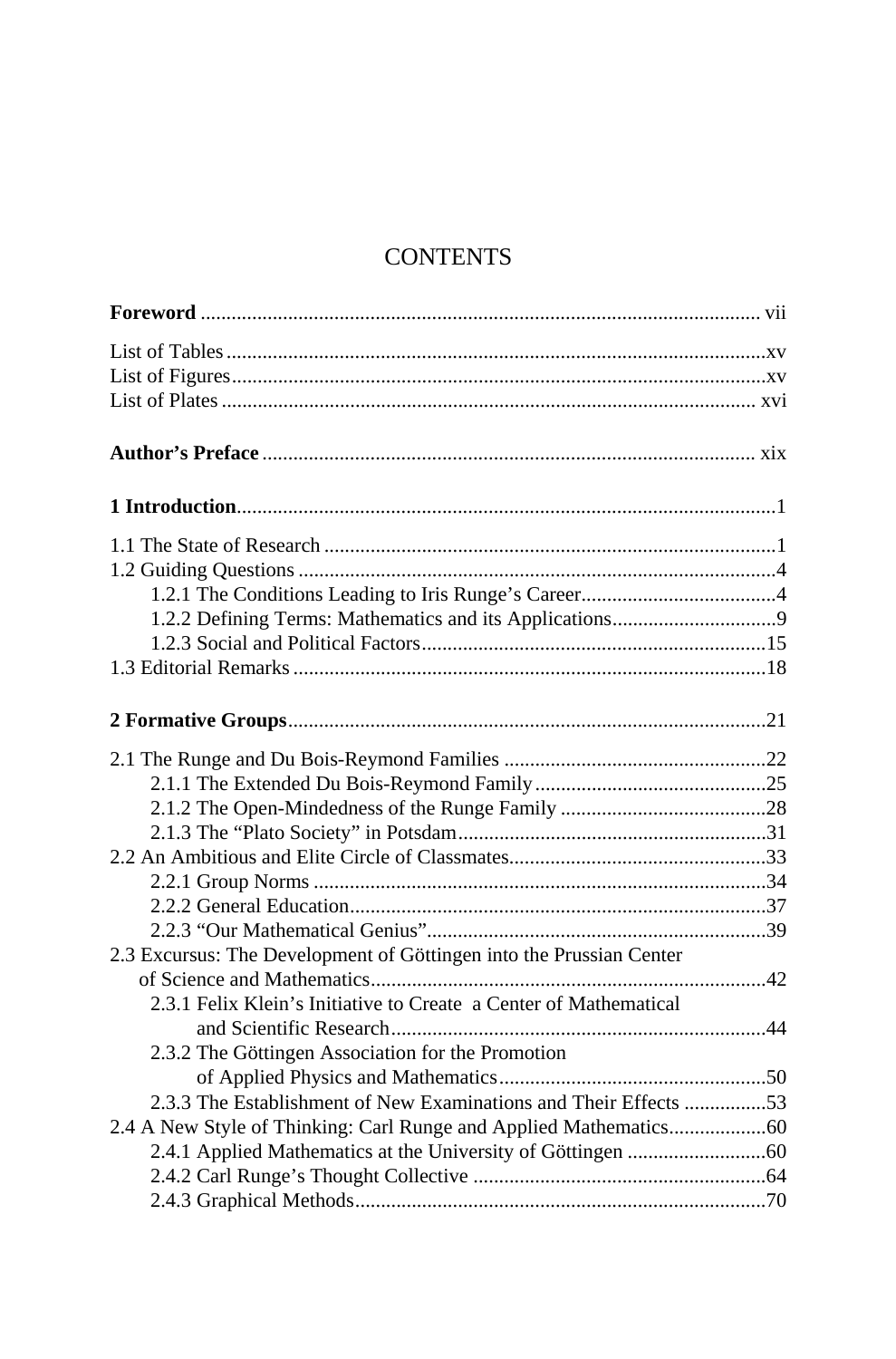| 2.4.4 Graphical Methods and the Translation                                       |  |
|-----------------------------------------------------------------------------------|--|
|                                                                                   |  |
|                                                                                   |  |
|                                                                                   |  |
|                                                                                   |  |
|                                                                                   |  |
| 2.5.3 Heinrich Burkhardt and the Goal of Earning a Doctoral Degree 86             |  |
| 2.5.4 "Women should not be permitted to study,                                    |  |
|                                                                                   |  |
|                                                                                   |  |
|                                                                                   |  |
|                                                                                   |  |
| 2.6.3 "I wanted a Madame Récamier, not an Ebner-Eschenbach"97                     |  |
|                                                                                   |  |
|                                                                                   |  |
| 2.6.6 An Interlude at the Haubinda Boarding School 111                            |  |
| 2.6.7 Women's Suffrage and the Campaign for Social Democracy113                   |  |
|                                                                                   |  |
|                                                                                   |  |
|                                                                                   |  |
| 2.7.2 Calculating the Diffusion Coefficient                                       |  |
|                                                                                   |  |
| 2.7.3 The Decision to Become an Industrial Researcher 136                         |  |
|                                                                                   |  |
|                                                                                   |  |
|                                                                                   |  |
|                                                                                   |  |
| 3.2 The Organization of Light Bulb and Electron Tube Research149                  |  |
|                                                                                   |  |
| 3.2.2 The Research Laboratories for Incandescent Light Bulbs                      |  |
|                                                                                   |  |
| 3.2.3 The Developmental Laboratories for Radio Tubes                              |  |
|                                                                                   |  |
|                                                                                   |  |
| 3.3 Scientific Communication at the Local, National, and International Level  177 |  |
|                                                                                   |  |
|                                                                                   |  |
| 3.4.1.1 The Influence of a Lecture by Carl Runge190                               |  |
| 3.4.1.2 New Editions of Marcello Pirani's Graphische Darstellung192               |  |
| 3.4.1.3 The Use of Graphical Methods in Light Bulb                                |  |
|                                                                                   |  |
|                                                                                   |  |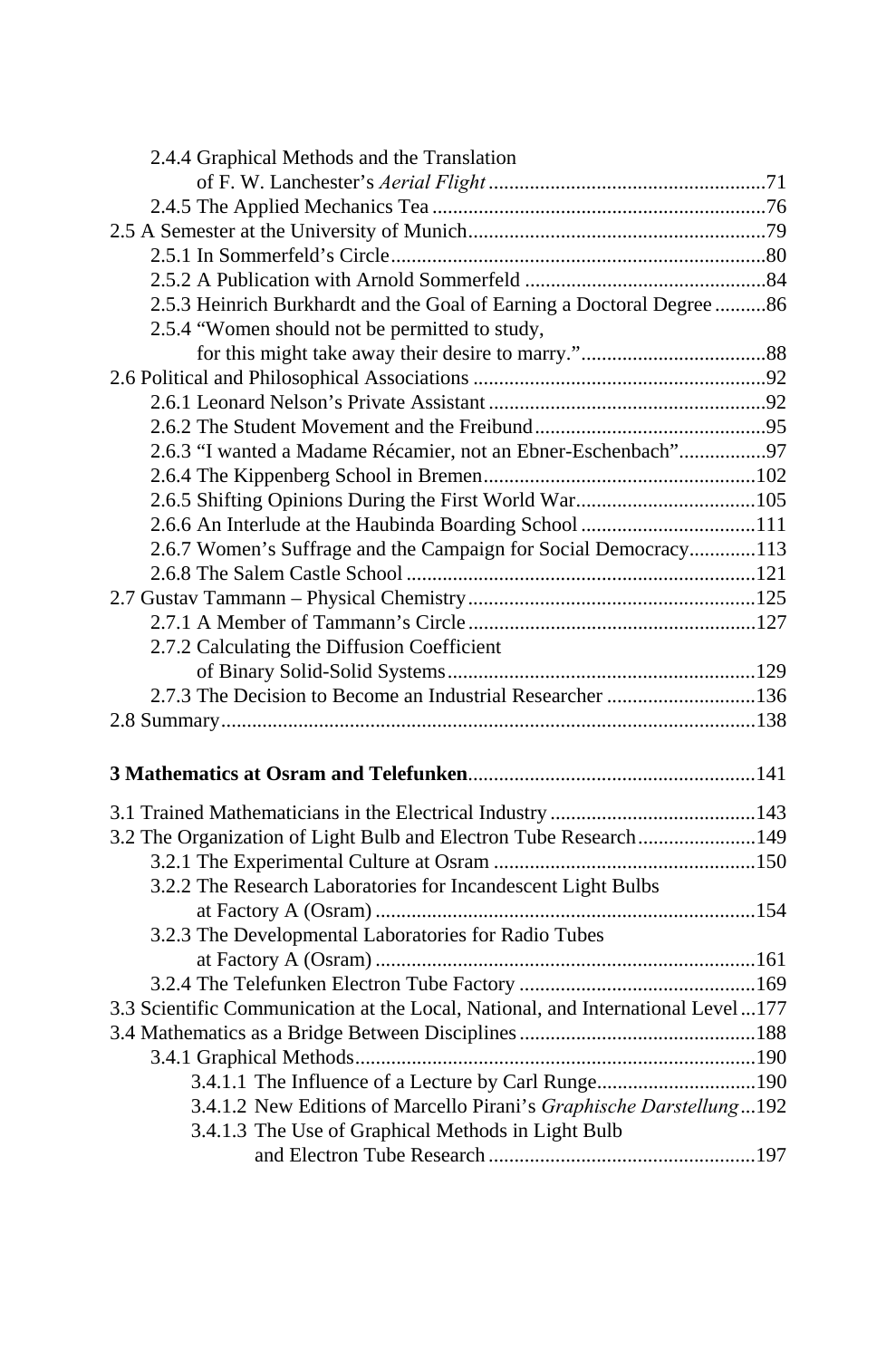| 3.4.2 Quality Control on the Basis of Mathematical Statistics 198       |  |
|-------------------------------------------------------------------------|--|
|                                                                         |  |
| 3.4.2.2 Determining the Size of a Random Sample205                      |  |
|                                                                         |  |
| 3.4.2.4 The Collaborative Effort of Industrial and Academic Resear-     |  |
| chers to Propagate the Application of Statistical Methods 215           |  |
|                                                                         |  |
|                                                                         |  |
|                                                                         |  |
|                                                                         |  |
|                                                                         |  |
| 3.4.5.1 Contributions to the Theory of Electron Emission 240            |  |
| 3.4.5.2 Calculating the Parameters of Electron Tubes262                 |  |
|                                                                         |  |
| 3.5.1 On the Relationship Between Experimental and Mathematical Work277 |  |
| 3.5.2 Some Characteristic Features of Industrial Mathematicians282      |  |
| 3.5.3 A Comparative Look at the Work of Mathematicians                  |  |
|                                                                         |  |
|                                                                         |  |
|                                                                         |  |
|                                                                         |  |
|                                                                         |  |
|                                                                         |  |
| 4.1.3 Social Criticism and the Rejection of Anti-Semitism 298           |  |
| 4.1.4 The Workers, the Intelligentsia, and the Capitalists299           |  |
|                                                                         |  |
|                                                                         |  |
|                                                                         |  |
|                                                                         |  |
|                                                                         |  |
| 4.2.2.2 The Workers' Samaritan Federation and Children's Friends 310    |  |
|                                                                         |  |
|                                                                         |  |
|                                                                         |  |
| 4.3.3 At Osram and Telefunken During the Period                         |  |
|                                                                         |  |
|                                                                         |  |
|                                                                         |  |
| 4.4.1 George Sarton - A New Career Opportunity in the United States329  |  |
|                                                                         |  |
|                                                                         |  |
|                                                                         |  |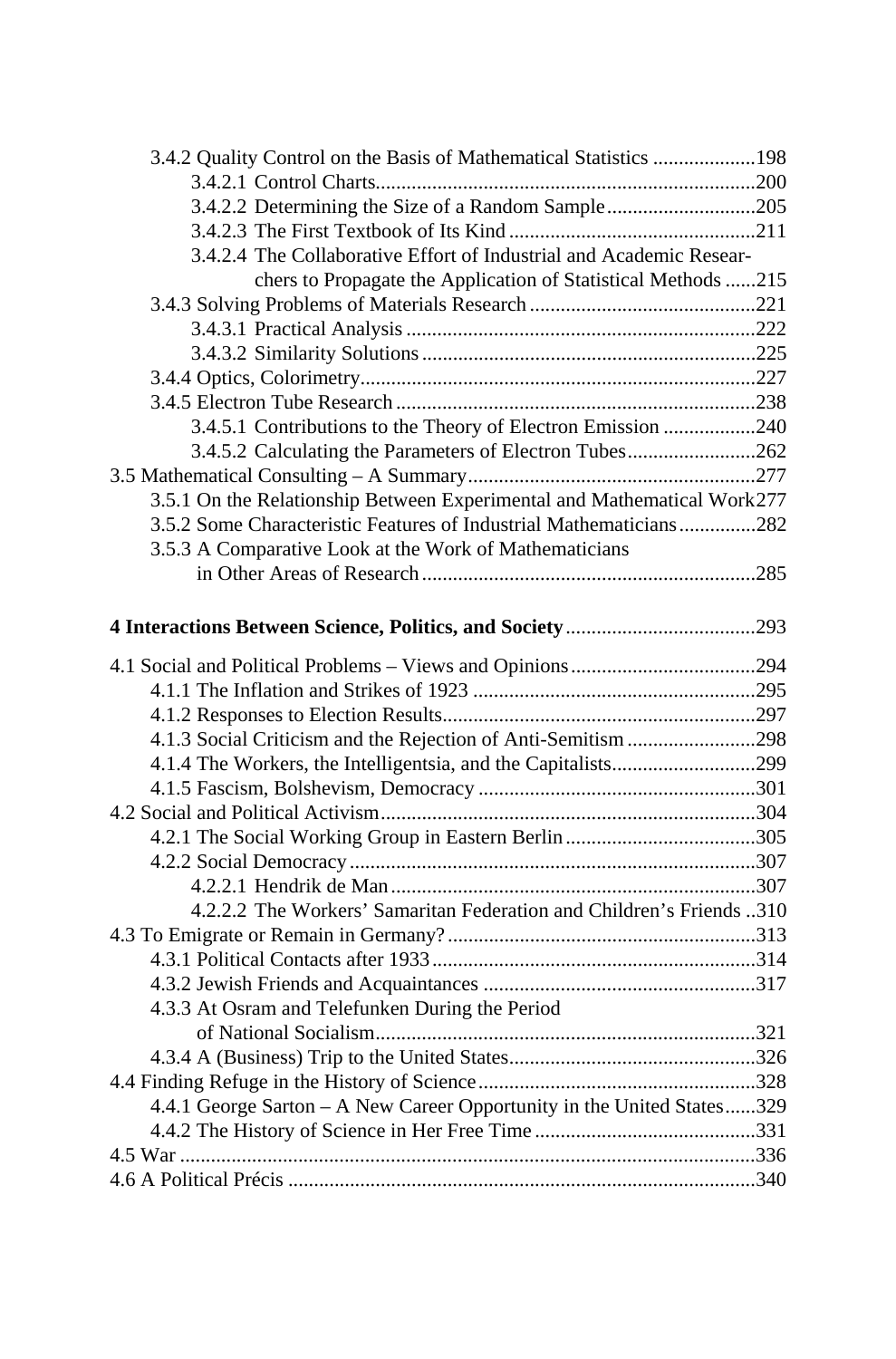| 1 |                                                                             |
|---|-----------------------------------------------------------------------------|
| 2 |                                                                             |
| 3 | Dr. Iris Runge: Publications During Her Time at Osram and Telefunken 364    |
| 4 | Prof. Dr. Güntherschulze, R 10: Research Assignments at the Laboratory      |
|   | for Receiver and Transmitter Tubes Located in Osram's Factory A             |
|   |                                                                             |
|   | 4.1 List of Laboratory Assignments (December 1928)366                       |
|   | 4.2 Questions to be Addressed in America by Dr. Meissner                    |
|   |                                                                             |
|   | 4.3 List of Laboratory Assignments (November 1929) 369                      |
| 5 | Iris Runge: Laboratory Reports and Other Documents                          |
|   | from the Electron Tube Laboratories of Osram and Telefunken371              |
|   | 5.1 Dr. Runge, R 10: Titles of Laboratory Reports, Memoranda, Etc. 371      |
|   | 5.2 Dr. Runge: Titles of RöE-Reports (Telefunken 1941-1944)373              |
|   | 5.3 Dr. Runge, Laboratory Records: Annual Report 1930-1931374               |
|   | 5.4 Dr. Runge, Laboratory Records: Annual Report                            |
|   |                                                                             |
|   | 5.5 Dr. Runge, R1: A Memorandum Concerning the Work                         |
|   | of Mr. Wagener on Calculating the Grid Temperature                          |
|   |                                                                             |
|   | 5.6 A Response from Iris Runge to the Research Consortium                   |
|   |                                                                             |
| 6 | A Report by Dr. Karl Steimel (Telefunken) to the Technical University       |
|   |                                                                             |
| 7 | A Letter from Iris Runge to Lise Meitner (November 26, 1938) 384            |
| 8 | A Letter from Iris Runge to Her Relatives in Göttingen                      |
|   |                                                                             |
| 9 | A Letter from Karl Steimel to the District Mayor of Berlin-Zehlendorf       |
|   |                                                                             |
|   | 10 A List of Former Researchers at Telefunken (Compiled on July 4, 1947)393 |
|   | 11 Iris Runge: Courses Taught at the (Humboldt) University of Berlin,       |
|   |                                                                             |
|   |                                                                             |
|   |                                                                             |
|   |                                                                             |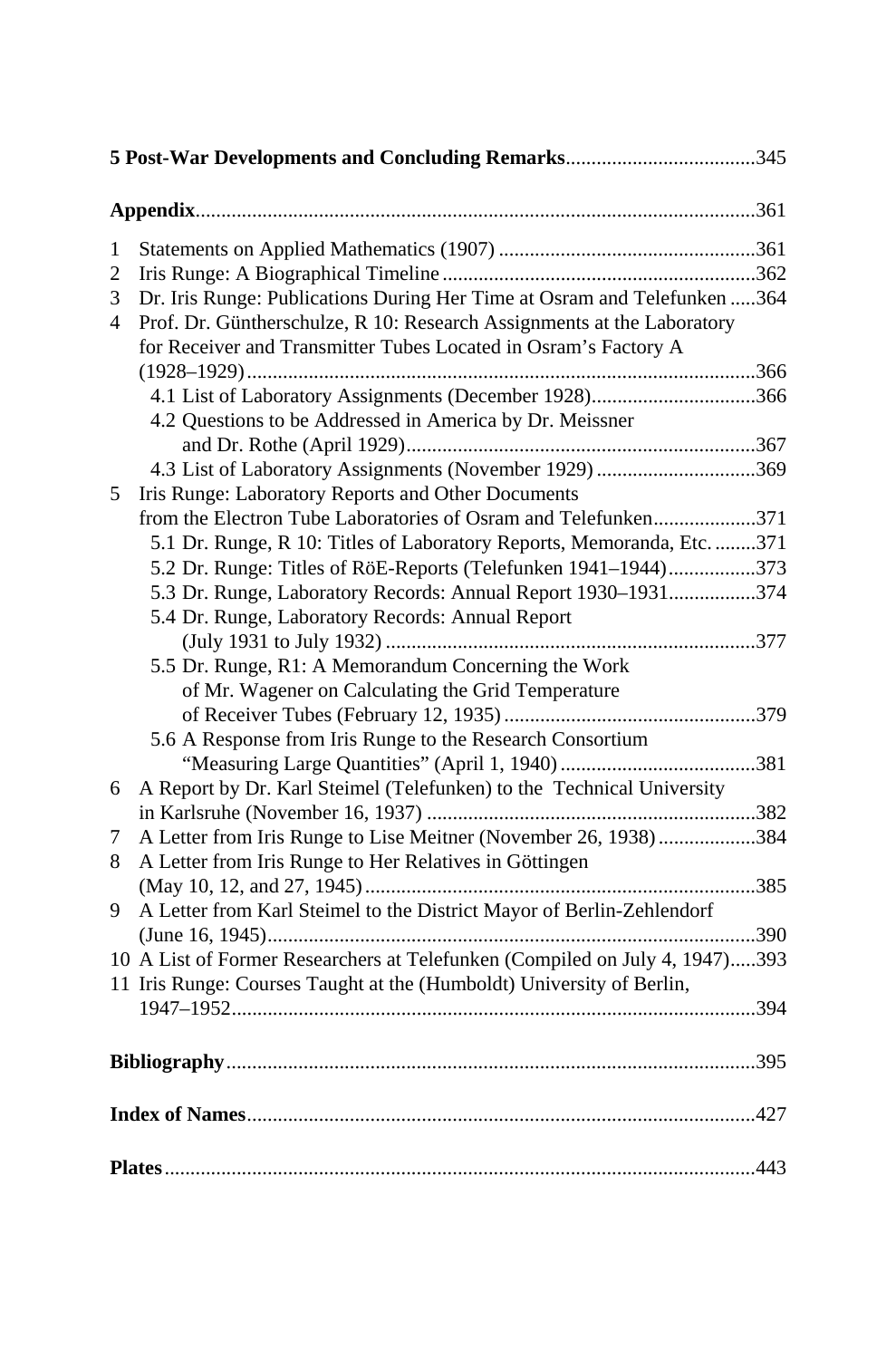| Table<br>Number | Title                                                                                                                             | Page |
|-----------------|-----------------------------------------------------------------------------------------------------------------------------------|------|
| 1               | The Right of Women to Participate in German Higher Education:<br>A Legislative Timeline                                           | 6    |
| 2               | Full and Associate Professors of Mathematics, Physics, Astronomy,<br>and Chemistry at the University of Göttingen (ca. 1886–1914) | 58   |
| 3               | Carl Runge's Doctoral Students                                                                                                    | 65   |
| 4               | Courses Attended by Iris Runge, 1908–1912                                                                                         | 75   |
| 5               | Courses Attended by Iris Runge, 1918–1919                                                                                         | 126  |
| 6               | The Topics of Iris Runge's Oral Examination (December 16, 1921)                                                                   | 134  |
| 7               | The Structure of the Laboratory for Receiver and Transmitter Tube<br>Research at Osram's Factory A (October 1929)                 | 163  |
| 8               | The Electron Tube Laboratories at Osram's Factory A (March 1933)                                                                  | 164  |
| 9               | The Experimental Laboratory Directed by Richard Jacoby (1933/1936)                                                                | 165  |
| 10              | The Electron Tube Laboratories at Osram's Factory A (July 1936)                                                                   | 166  |
| 11              | The Organization of Electron Tube Research at Telefunken (July 1939)                                                              | 172  |
| 11a             | Electron Tube Development                                                                                                         | 172  |
| 11 <sub>b</sub> | <b>Experimental Laboratories</b>                                                                                                  | 173  |
| 12              | The Structure of Telefunken's Research Division (July 1, 1943)                                                                    | 175  |
| 13              | Scientific Lectures at Osram, 1936–1937                                                                                           | 187  |
| 14              | Two Series of Lectures on the Application of Statistical Methods                                                                  | 218  |
| 14a             | Quality Control on the Basis of Statistical Methods<br>(Winter Semester 1928/29)                                                  | 218  |
| 14 <sub>b</sub> | The Latest Advances in Probabilities and Fluctuations<br>(January 13–February 24, 1936)                                           | 218  |
| 15              | Variables of the Penetration Factor Formulas for the Nomograms                                                                    | 275  |

## LIST OF TABLES

#### LIST OF FIGURES

| Figure<br>Number | Title                                                                                                                            | Page |
|------------------|----------------------------------------------------------------------------------------------------------------------------------|------|
|                  | Iris Runge at the Osram Corporation (1929)                                                                                       | v    |
| 2                | An Excerpt from the Runge – Du Bois-Reymond Family Tree                                                                          | X    |
| 3                | F. W. Lanchester's Phugoid Chart                                                                                                 | 74   |
| 4                | Campaign Poster, 1919                                                                                                            | 118  |
| 5                | Iris Runge's Doctoral Certificate                                                                                                | 135  |
| 6                | A Letter from Richard Jacoby to Iris Runge (November 16, 1922)                                                                   | 156  |
|                  | The Graphical Integration of a Differential Equation                                                                             | 191  |
| 8                | The Title Page of Iris Runge's Revision of Marcello Pirani's <i>Graphische</i><br>Darstellung in Wissenschaft und Technik (1931) | 194  |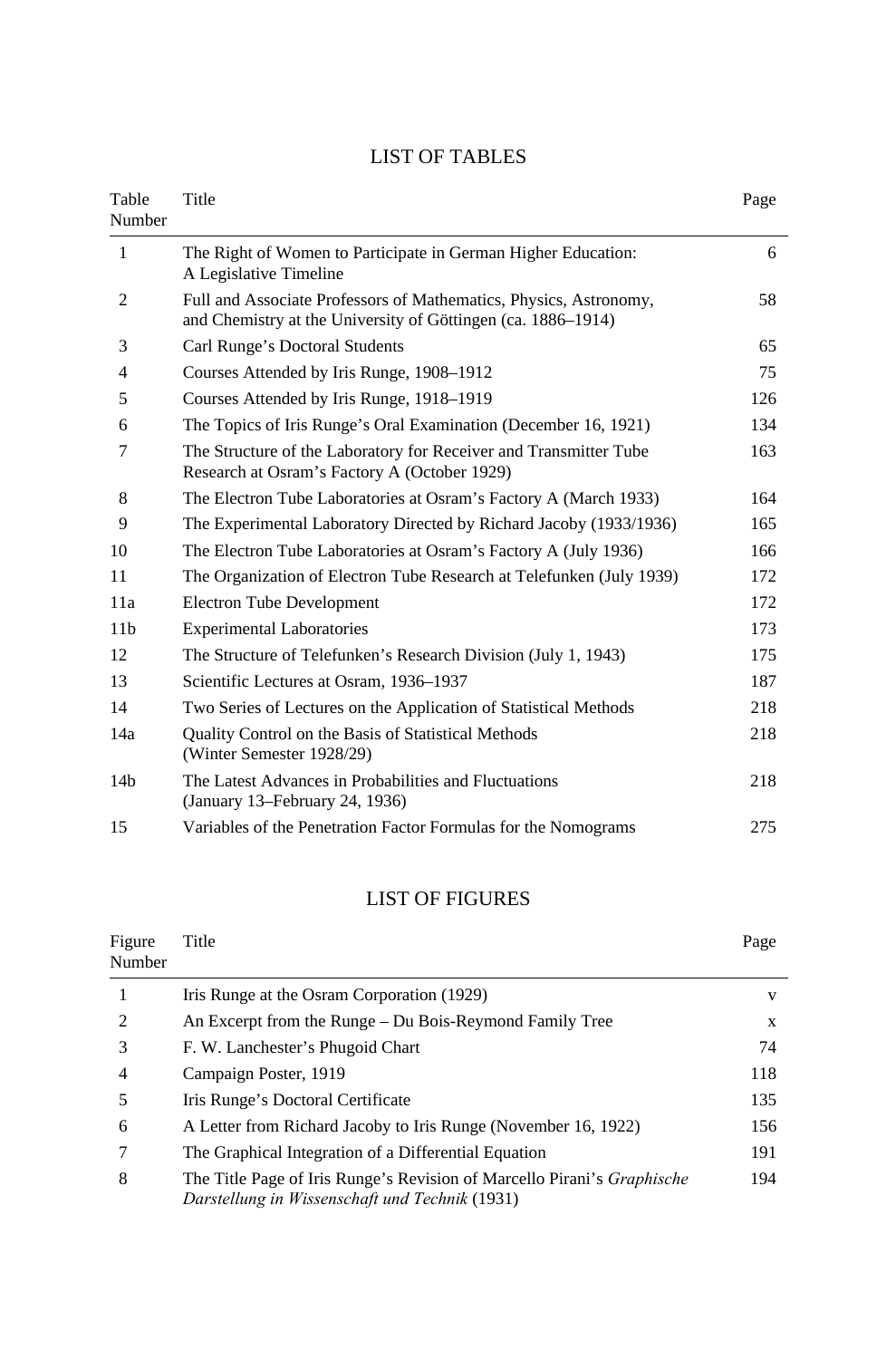| 9               | Iris Runge, A Graphical Representation of the Distribution Curves<br>of the Transconductance of an Electron Tube During Four Stages<br>of Development (1934) | 204 |
|-----------------|--------------------------------------------------------------------------------------------------------------------------------------------------------------|-----|
| 10              | Iris Runge, A Table for Determining Sample Sizes (1934)                                                                                                      | 206 |
| 11              | Iris Runge, A Double Logarithmic Nomogram (1936)                                                                                                             | 208 |
| 12              | Iris Runge, An Alignment Chart (1936)                                                                                                                        | 210 |
| 13              | Iris Runge's Optical Micrometer (1928)                                                                                                                       | 230 |
| 14              | Iris Runge, A Diagram for Determining the Brightness of a Color (1928)                                                                                       | 233 |
| 15              | Diode, Triode, Pentode                                                                                                                                       | 238 |
| 16              | Transit-Time Ratios at Different Currents and Voltages                                                                                                       | 247 |
| 17              | The Real Component of Grid Conductance in Relation to the Transit-Time<br>Angle                                                                              | 250 |
| 18              | A Summary of Four Case Studies Concerned with the Planar Direct<br>Voltage Field of a Magnetic Field Tube                                                    | 259 |
| 19              | Lines of Identical Energy Consumption for<br>Electrons Culminating at $\varphi$ , $\Theta$                                                                   | 260 |
| 20              | A Triode Circuit Diagram                                                                                                                                     | 263 |
| 21              | A Pentode Circuit Diagram                                                                                                                                    | 264 |
| 22              | An Illustration of the Planar and Cylindrical Arrangements of Electrodes in<br>an Electron Tube                                                              | 271 |
| 23a             | A Table of Penetration Factor Formulas for Electron Tubes with<br>Cylindrical Systems and a Constant Penetration Factor                                      | 274 |
| 23 <sub>b</sub> | A Table of Penetration Factor Formulas for Electron Tubes with<br>Cylindrical Systems and a Variable Penetration Factor                                      | 275 |
| 24              | A Nomogram for Determining the Penetration Factor                                                                                                            | 276 |

#### LIST OF PLATES

### *(Appended after Page 442)*

| Plate          | Title                                                                                                                                    | Source            |
|----------------|------------------------------------------------------------------------------------------------------------------------------------------|-------------------|
| 1              | The Runge Family                                                                                                                         |                   |
| 1a             | Fanny Runge (née Tolmé) with Richard,<br>Carl, and Lily in Bremen                                                                        | [STB] 500, p. 2   |
| 1 <sub>b</sub> | Aimée du Bois-Reymond and Carl Runge<br>as an Engaged Couple in Berlin (1887)                                                            | [STB] 501, p. 6   |
| 1c             | Erich Trefftz with His Sister Emilie (Ducca)<br>and the Children of Lily Trefftz (née Runge)                                             | [STB] 754, p. 1v  |
| 2              | The Extended Du Bois-Reymond Family                                                                                                      |                   |
| 2a             | Jeanette du Bois-Reymond (née Claude), Aimée<br>Runge (née Du Bois-Reymond), Wilhelmine Claude<br>(née Reklam) with an Infant Iris Runge | $[STB]$ 397, p. 2 |
| 2 <sub>b</sub> | Aimée Runge with Her Daughter Iris (Summer 1888)                                                                                         | [STB] 502, p. 10  |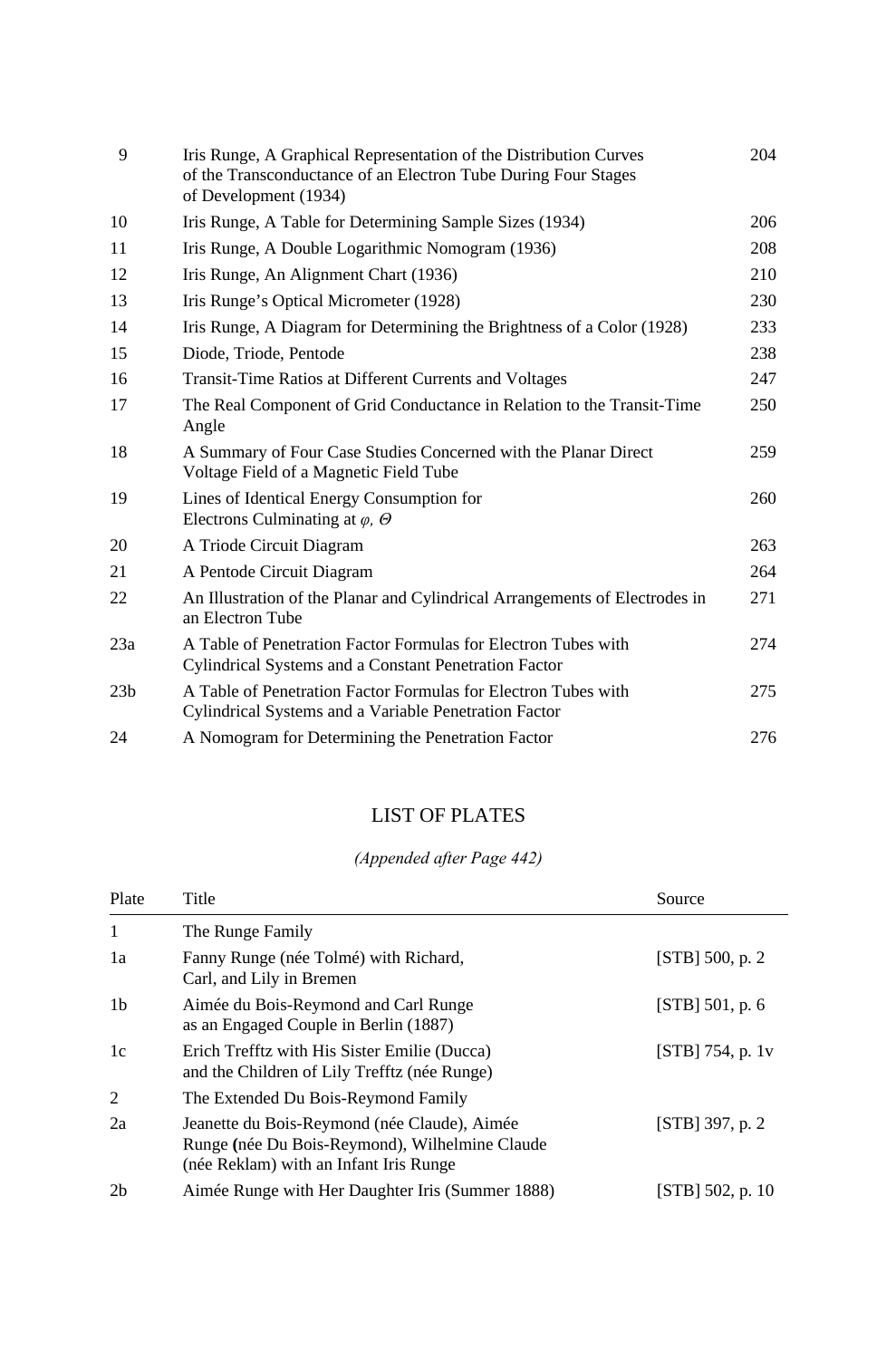| 2c | The Children of Emile and Jeanette du Bois-Reymond<br>with Iris Runge (Summer 1888)              | [STB] 398                                                  |
|----|--------------------------------------------------------------------------------------------------|------------------------------------------------------------|
| 3  | The Children of Aimée and Carl Runge                                                             |                                                            |
| 3a | Iris, Ella, and Nina in the Winter                                                               | $[STB] 519$ , p. 30                                        |
| 3b | Nerina (Nina), Ella, and Iris                                                                    | $[STB]$ 519 Enclosure, p. 4                                |
| 3c | Aimée and Carl Runge with Iris, Ella, Nina,<br>Wilhelm, Bernhard, and Aimée L. (1903)            | [STB] 501, p. 10                                           |
| 4  | Carl Runge at the University of Göttingen                                                        |                                                            |
| 4a | Carl Runge and His Assistant Horst von Sanden                                                    | [STB] 501, p. 29                                           |
| 4h | Carl Runge in the Lecture Hall                                                                   | Ibid.                                                      |
| 5  | Iris Runge                                                                                       |                                                            |
| 5a | Childhood Portrait                                                                               | [STB] 519, p. 28                                           |
| 5b | <b>Teenage Portrait</b>                                                                          | [Private Estate]                                           |
| 5с | At Osram in 1929                                                                                 | [DTMB] Photo Album for<br>Dr. Karl Mey                     |
| 5d | Profile Portrait (ca. 1929)                                                                      | [Private Estate]                                           |
| 5e | Passport Photograph (after 1945)                                                                 | $[STB]$ 755, p. 10                                         |
| 5f | Portrait as an Elderly Woman                                                                     | [Private Estate]                                           |
| 5g | Portrait as an Elderly Woman                                                                     | Ibid.                                                      |
| 6  | School and University Years                                                                      |                                                            |
| ба | Iris Runge and Hedi Ehrenberg in Math Class                                                      | [STB] 754, 3v                                              |
| 6b | Iris Runge and Hedi Ehrenberg in Math Class                                                      | $[STB]$ 754, 3r                                            |
| 6с | Elisabeth Klein                                                                                  | [STB] 754, p. 2r                                           |
| 6d | Erich Trefftz, Iris Runge, Anni Trefftz,<br>Albrecht Renner, Richard Courant in Göttingen (1907) | $[STB]$ 754, p. 5r                                         |
| бe | A Theater Scene at the Göttingen Lyceum, Iris Runge<br>First from Right (June 10, 1914)          | $[STB]$ 755, p. 3                                          |
| 7  | The Circles of Sommerfeld and Tammann                                                            |                                                            |
| 7a | Arnold Sommerfeld (ca. 1910)                                                                     | Portrait Collection of the<br>Deutsches Museum<br>(Munich) |
| 7b | Paul Ewald                                                                                       | $[STB]$ 754, p. 4r                                         |
| 7c | Iris Runge with Tammann and Others                                                               | $[STB]$ 754, p. 6v                                         |
| 8  | Close Companions                                                                                 |                                                            |
| 8a | <b>Leonard Nelson</b>                                                                            | [UBG] Cod. Ms. Hilbert,<br>Photo Album                     |
| 8b | Wolfgang Kroug                                                                                   | $[STB]$ 754, p. 5v                                         |
| 8c | Wolfgang Kroug                                                                                   | $[STB]$ 754, p. 5y                                         |
| 9  | Close Companions                                                                                 |                                                            |
| 9a | The Wilmersdorf Samaritan Group (ca. 1931)                                                       | $[STB]$ 754, p. 10r                                        |
| 9b | Dance Class in 1928. Iris, Wilhelm, and Maria Runge                                              | [STB] 754, p. 8r                                           |
| 9c | The Wilmersdorf Samaritan Group                                                                  | [STB] 754, p. 10v                                          |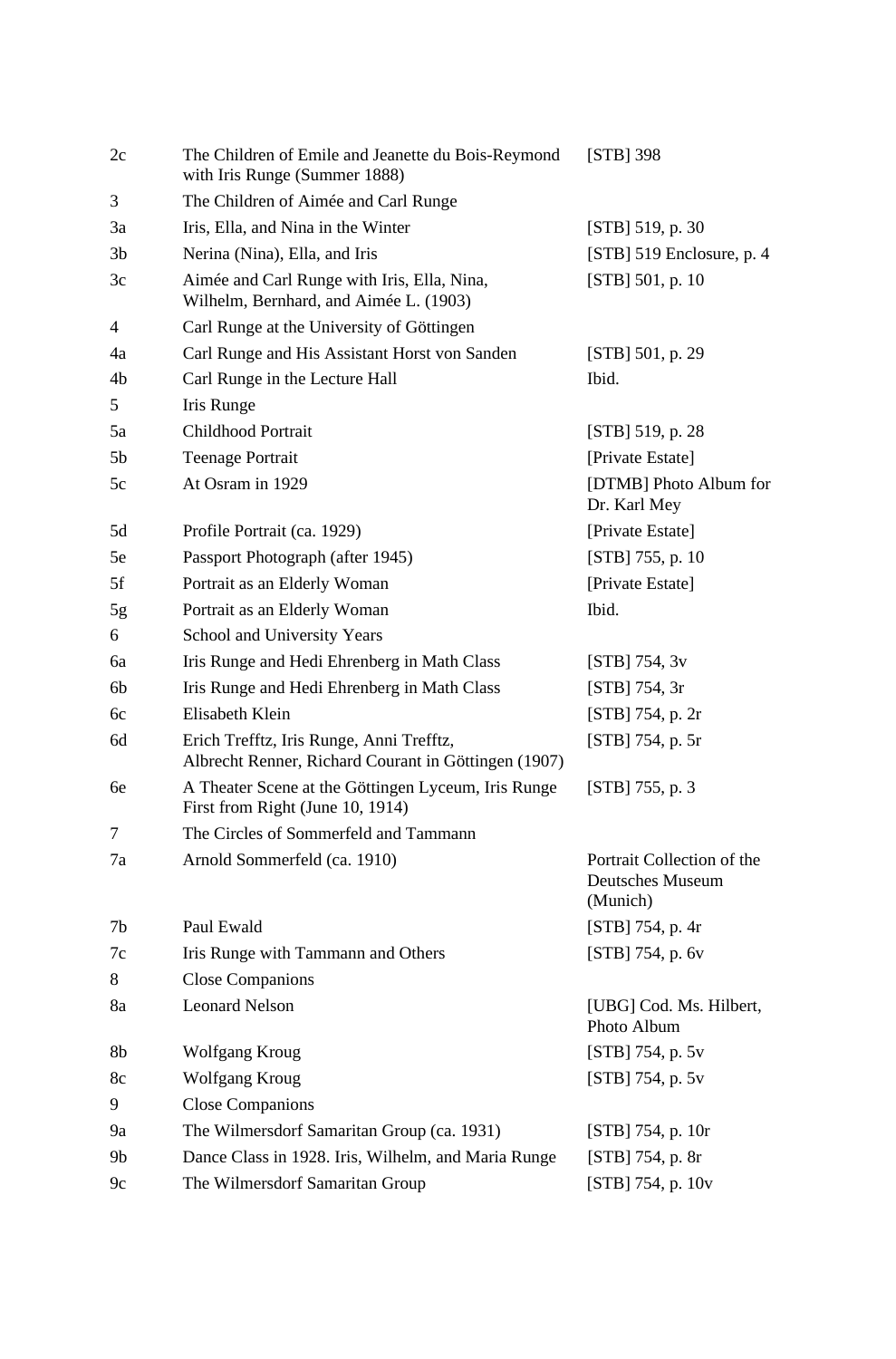| 10  | The Electron Tube and Light Bulb Factory                                                                                                                                                                                                                                                      | Photographed by the<br>author in September of<br>2009 |
|-----|-----------------------------------------------------------------------------------------------------------------------------------------------------------------------------------------------------------------------------------------------------------------------------------------------|-------------------------------------------------------|
| 11  | Osram                                                                                                                                                                                                                                                                                         |                                                       |
| 11a | Researchers at the Experimental Laboratory of Osram's<br>Factory A (1924).                                                                                                                                                                                                                    | $[STB]$ 754, p. 7 $v$                                 |
| 11b | Richard Jacoby (1929)                                                                                                                                                                                                                                                                         | [DTMB] Photo Album for<br>Dr. Karl Mey                |
| 11c | Marcello Pirani (after 1945)                                                                                                                                                                                                                                                                  | [Geiger Private Estate]                               |
| 12  | Osram                                                                                                                                                                                                                                                                                         |                                                       |
| 12a | Magdalene Hüniger (1929)                                                                                                                                                                                                                                                                      | [DTMB] Photo Album for<br>Dr. Karl Mey                |
| 12b | Ilse Müller (1929)                                                                                                                                                                                                                                                                            | Ibid.                                                 |
| 12c | Otto Frenz (1929)                                                                                                                                                                                                                                                                             | Ibid.                                                 |
| 12d | Walter Heinze (1929)                                                                                                                                                                                                                                                                          | Ibid.                                                 |
| 12e | Erich Hoepner (1929)                                                                                                                                                                                                                                                                          | Ibid.                                                 |
| 13  | Electron Tube Research at Osram                                                                                                                                                                                                                                                               |                                                       |
| 13a | Adolf Güntherschulze (1929)                                                                                                                                                                                                                                                                   | Ibid.                                                 |
| 13b | Willy Statz (1929)                                                                                                                                                                                                                                                                            | Ibid.                                                 |
| 13c | Konrad Meyer as a Student in Munich                                                                                                                                                                                                                                                           | [HATUM] StudA.,<br>FotoB.Porträts, Meyer, K.          |
| 13d | Peter Kniepen (1929)                                                                                                                                                                                                                                                                          | [DTMB] Photo Album for<br>Dr. Karl Mey                |
| 14  | Telefunken                                                                                                                                                                                                                                                                                    |                                                       |
| 14a | Wilhelm Runge                                                                                                                                                                                                                                                                                 | [Private Estate]                                      |
| 14b | Wilhelm Runge, Conducting an Experiment at the<br>Lighthouse in Friedrichsort (May 1937)                                                                                                                                                                                                      | Ibid.                                                 |
| 14c | Karl Steimel                                                                                                                                                                                                                                                                                  | [DTMB] PD 3483, p. 002                                |
| 14d | Max Weth (1929)                                                                                                                                                                                                                                                                               | [DTMB] Photo Album for<br>Dr. Karl Mey                |
| 15  | Telefunken                                                                                                                                                                                                                                                                                    |                                                       |
|     | An Excerpt from a Post-War Document Describing Iris<br>Runge's Expertise at Telefunken (July 4, 1947).<br>Prepared by Dr. Zickermann of Telefunken's Electron<br>Tube Factory and Addressed to: Military Government,<br>British Troops Berlin, Disarmament Branch, Berlin-<br>Charlottenburg. | [DTMB] 6734, p. 35                                    |
| 16  | Iris Runge's Residence                                                                                                                                                                                                                                                                        |                                                       |
| 16a | The Apartment Building in which Iris Runge Resided Photographed by the<br>from 1935 to 1966                                                                                                                                                                                                   | author in September of<br>2009                        |
| 16b | A View of from the Courtyard                                                                                                                                                                                                                                                                  | Ibid.                                                 |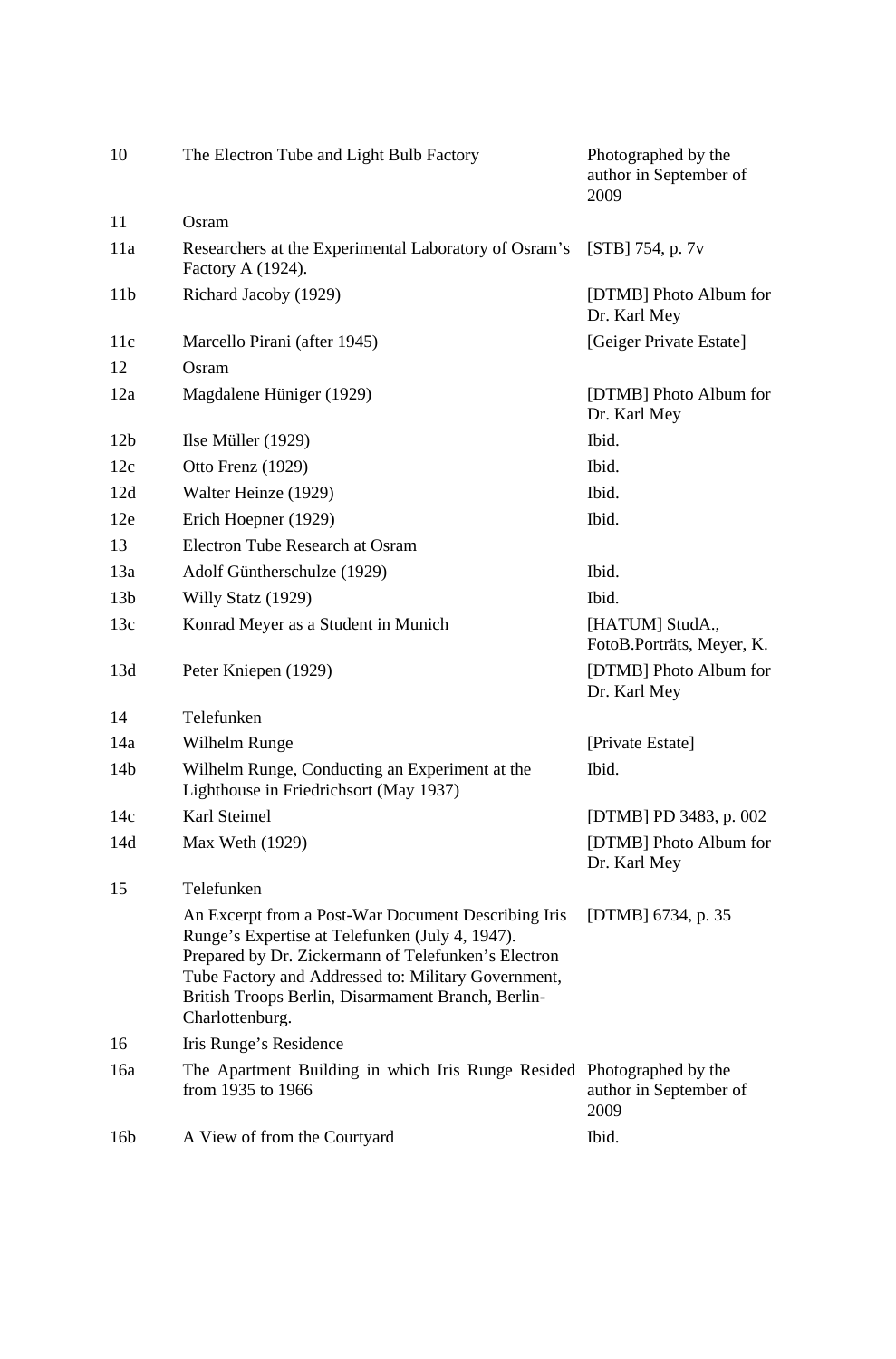#### AUTHOR'S PREFACE

Regarding my work […] I can honestly say that it's wonderful (as always!). Sometimes I feel that it was high time for Osram to hire someone with at least some background in mathematics, for there are employees here whose mathematical abilities are unbelievably primitive. Even Jacoby wouldn't be able to capitalize on half of his countless ideas if he didn't have me around to tell him right from wrong.<sup>1</sup>

Iris Runge wrote these words in June of 1923. By this time she had been working for just three months at the Osram Corporation in Berlin, specifically at a research laboratory directed by the inorganic chemist Richard Jacoby. The eldest daughter of Aimée (née Du Bois-Reymond)<sup>2</sup> and Carl Runge, who is remembered today for his part in developing the Runge-Kutta procedure of numerical analysis, she belonged to the first generation of academically trained women in Germany and was an intellectual product of the renowned center of science and mathematics at the University of Göttingen. Following in her father's footsteps, Iris Runge was still a student when she wrote her first academic article, a study co-authored with the theoretical physicist Arnold Sommerfeld, whose integration of mathematics, physics, and engineering had set a new standard for research. She was held in high esteem, moreover, by the number theorist Edmund Landau and she was awarded a doctoral degree for a dissertation, written under the supervision of the physical chemist Gustav Tammann, in which she applied advanced mathematical methods.

The Osram Corporation, known chiefly for its production of light bulbs and electron tubes, was founded in 1919 and quickly developed into an international enterprise with ties to General Electric and other firms. Still in its infancy, and with its headquarters in Berlin, Osram hired Iris Runge and thus acquired the expertise of a researcher who would function as a bridge between mathematics and its applications. "Calculation instead of trial and error!" – on account of her influence – became a catchphrase in the company's industrial laboratories.

This book arose from the uncommon circumstance of there being enough sources – from private letters to academic publications – to enable a reconstruction of a female mathematician's path from her childhood throughout the length of her professional career. Although certain American companies, such as the Bell Telephone Laboratories, had established mathematical research departments relatively early on, the majority of firms in the electrical industry employed only a few individuals as mathematical consultants. Iris Runge worked as such a consultant at Osram from 1923 to 1939. When the Osram electron tube factory was acquired by

<sup>1</sup> Iris Runge to her father, Carl Runge, in a letter dated June 6, 1923 [Private Estate].

<sup>2</sup> Aimée Runge was the daughter of the physiologist Emile du Bois-Reymond and the niece of the mathematician Paul du Bois-Reymond, who developed the so-called Du Bois-Reymond lemma in 1879 and is known for his contributions to the calculus of variations.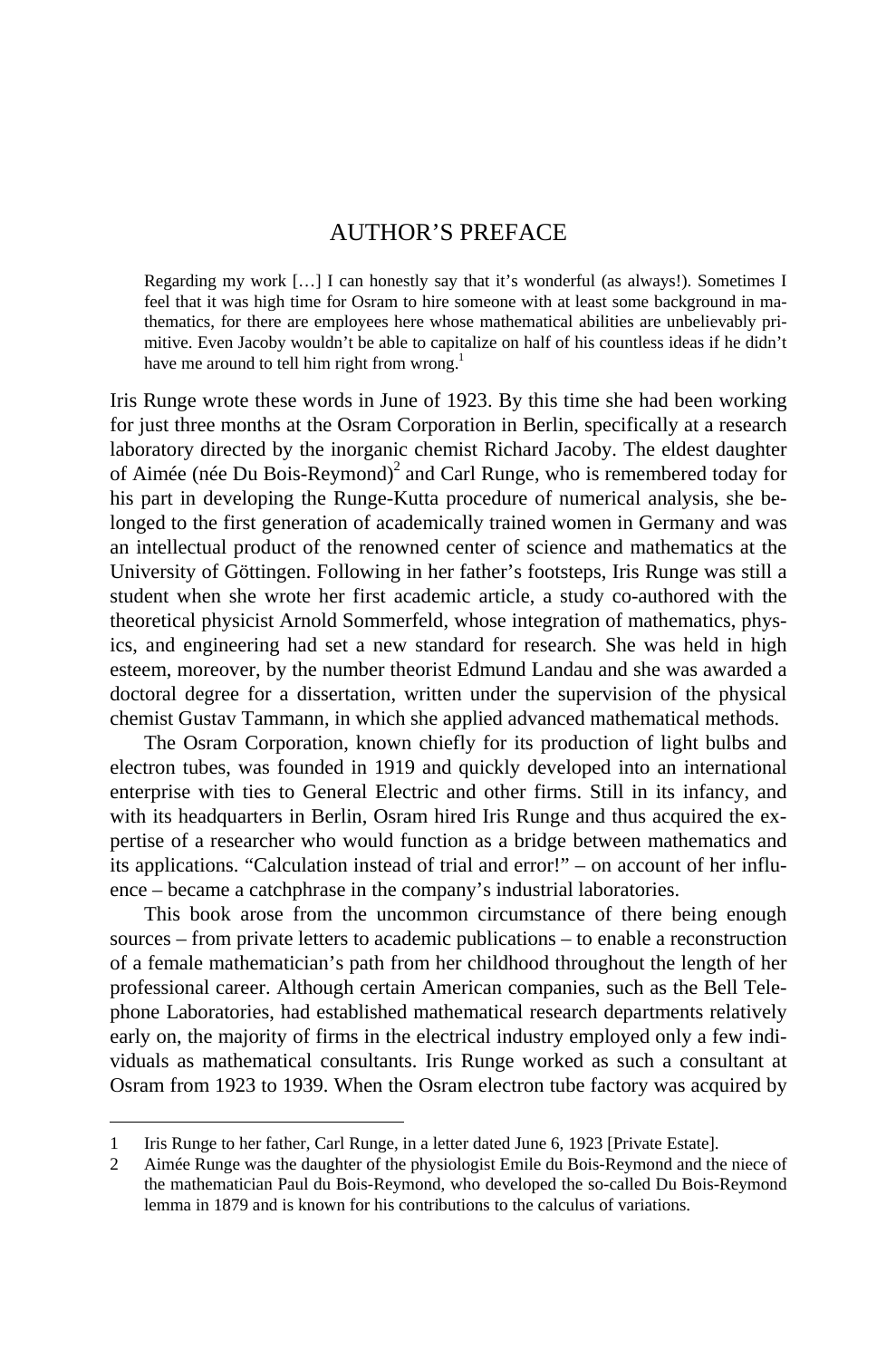Telefunken in July of 1939, she found herself among a group of similar researchers. The activities of these laboratory groups at Osram and Telefunken, whose research was devoted to incandescent bulbs and electron tubes, have never been examined before. This research activity will be treated here in light of its collaborative nature both within Germany and internationally.

Writing this book was an exercise in building bridges. First of all there is the bridge that connects mathematics to science, engineering, and business. It will be shown how the construction of this *mathematical bridge* was enabled by the formation of a center of science and mathematics at the University of Göttingen (Section 2.3), and it will be demonstrated in particular how industrial laboratories constructed mathematical bridges between statistics and the quality control of mass production; between the physical and chemical methods of materials research and the concrete problems of manufacturing conductors, filaments, bulbs, and electron tubes; and between the models of theoretical physics, and the design of scientific instruments. In other words, the book will describe the foundational approach to problem solving that is still characteristic of industrial mathematics. The origins of these methods, which were developed during the golden years of broadcasting and radio tubes (1920–1945), lie at the heart of this study, as do their causes and effects.

Second, this book hopes to build a bridge between the specialized fields of mathematics and engineering, and the general culture of a particular era. In the spirit of Theodore M. Porter, who has encouraged scientists to "put the category of the technical into historical perspective,"<sup>3</sup> industrial products and the methods of industrial mathematics will be examined in the context of the social, economic, and political developments that unfolded from the time of the German Empire until the end of the Second World War. The book will thus offer a number of fresh insights pertaining to cultural history. Included among its topics, for instance, are the representatives of the middle class who endured the catastrophe of the First World War and became increasingly active in the politics of the subsequent years. Also to be addressed is the role of certain outsiders in academia (women and Jews in particular) who had managed to secure insider positions during the Weimar Republic but soon found themselves threatened by the political pressures of the Nazi dictatorship.

Third, the book hopes to build a bridge between the history of science and industry, on the one hand, and the fields of Gender Studies and Women's Studies on the other. That its focus should be a woman scientist – and one with a broad interdisciplinary background – arose rather naturally from the fact that she was long employed as the sole mathematician at the Osram Corporation. While working there, Iris Runge was consulted as a mathematical authority by both scientists (physicists, chemists) and electrical engineers. By examining the life and work of such a researcher, insight was gained into the social and industrial conditions that

<sup>3</sup> PORTER 2009, p. 297 (an original English quotation).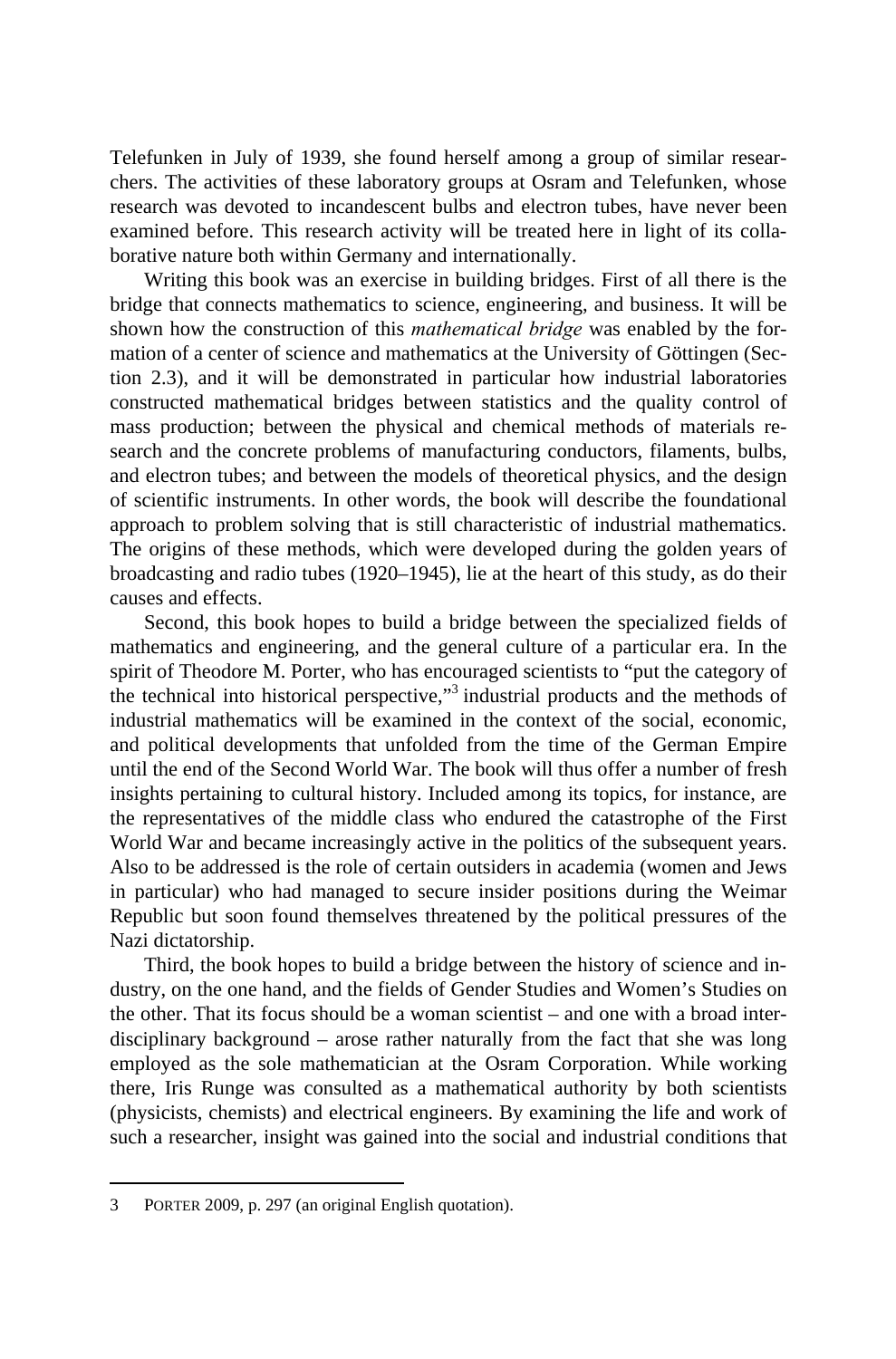enabled a woman to achieve a prominent professional position, a position in an elite niche of industrial research that did not have to be abandoned despite the social upheavals of the time and the political opposition of the Nazi regime.

Chapter 1 presents an overview of the theoretical approaches that are adopted throughout the book. The second chapter examines why Iris Runge, a representative of the first generation of academically trained women, chose to forsake a traditional career as a schoolteacher for a position in the field of industrial research. Her roots in a large Huguenot family will be explored, as will her involvement in various extracurricular groups at an elite preparatory school, her academic training in applied mathematics and other disciplines at the Universities of Göttingen and Munich, her participation in the activities of reform-oriented secondary schools, and her engagement with certain scientific and political societies (*thought collectives*). Chapter 3 is concerned with the role of mathematics in industrial laboratories, particularly with graphical and numerical methods, statistics, and the problems that such approaches were used to solve. The structure of research laboratories and the place of mathematicians within these settings will also be discussed. Chapter 4 analyzes how social and political upheavals influenced Iris Runge's behavior and disrupted national and international cooperation among industrial researchers. Her interaction with George Sarton will also be related, as will the emergence of the history of science as a viable academic discipline. Chapter 5 summarizes the major themes of the book and casts a glance at the years after 1945. The Appendix contains a timeline of Iris Runge's life, lists of the articles and reports that she produced during her industrial career, and reproductions of other valuable source material.

The original German edition of this book was published in 2010 by the Franz Steiner publishing house in Stuttgart, and its positive reception by mathematicians, scientists, engineers, and historians of science motivated the production of the present translation.

#### Acknowledgments

I would like to thank the Society of Friends of the History of Radio Technology (*Gesellschaft der Freunde der Geschichte des Funkwesens*) for awarding the German edition of this work its honorary book prize in 2010. Thanks are also due to many mathematicians in Germany, Austria, and France for their helpful discussions and for their generous invitations to present my research at professional conferences. I am grateful for having had the opportunity to discuss my findings before the Society for the Didactics of Mathematics (*Gesellschaft für Didaktik der Mathematik*), before the German Mathematical Society (*Deutsche Mathematiker-Vereinigung*), and at the International Congress of the History of Science and Technology in Budapest. This book has benefited considerably from my close collaboration with French historians of mathematics – among whom Denis Bayart, Marie-José Durand-Richard, and Dominique Tournès deserve special mention –